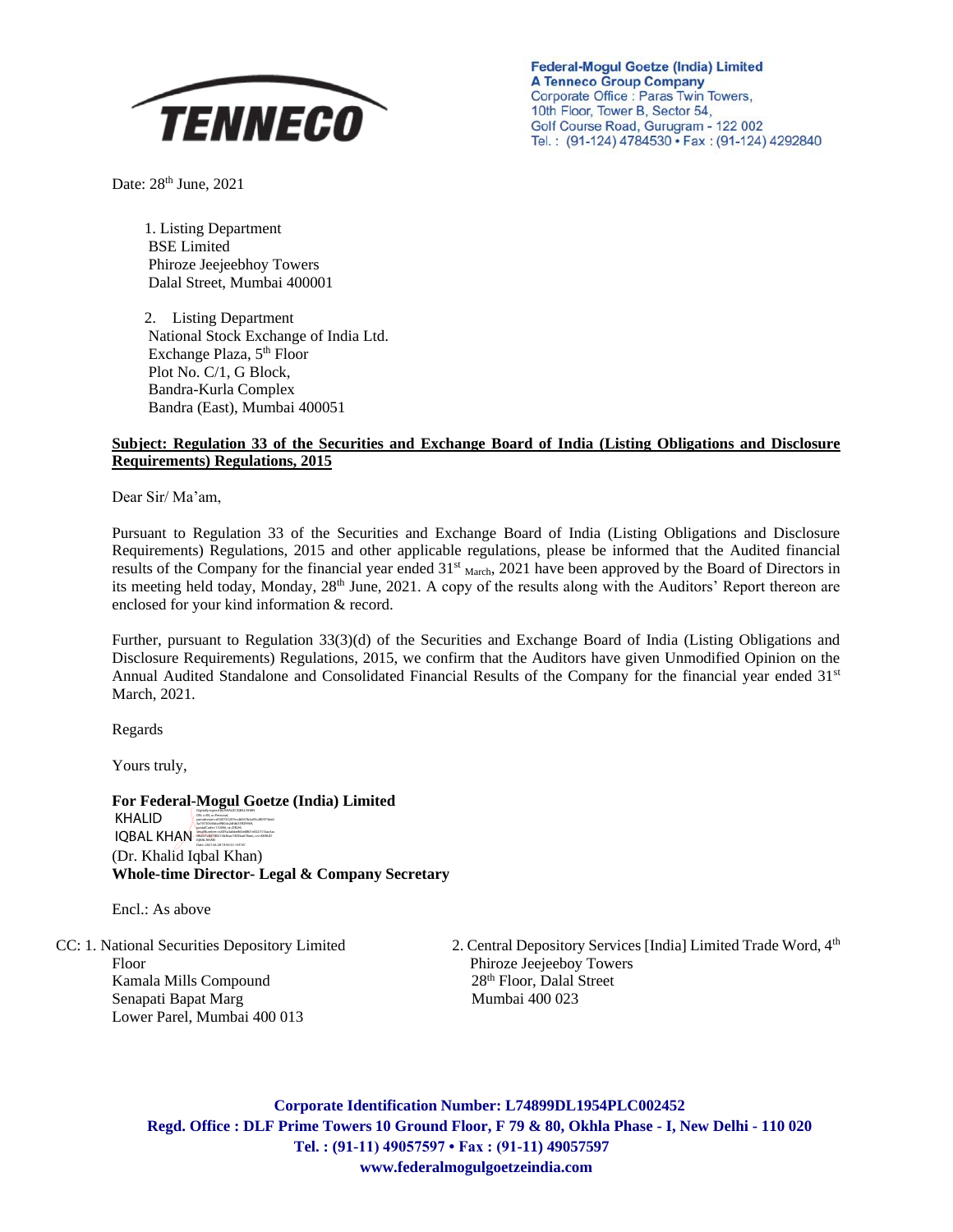Walker Chandiok & Co LLP 21st Floor, DLF Square Jacaranda Marg, DLF Phase II Gurugram - 122 002 India

T +91 124 462 8099 F +91 124 462 8001

Independent Auditor's Report on Standalone Annual Financial Results of the Company Pursuant to the Regulation 33 of the SEBI (Listing Obligations and Disclosure Requirements) Regulations, 2015 (as amended)

To the Board of Directors of Federal-Mogul Goetze (India) Limited

#### Opinion

- 1. We have audited the accompanying standalone annual financial results ('the Statement') of Federal-Mogul Goetze (India) Limited ('the Company') for the year ended 31 March 2021, attached herewith, being submitted by the Company pursuant to the requirements of Regulation 33 of the SEBI (Listing Obligations and Disclosure Requirements) Regulations, 2015 (as amended) ('Listing Regulations'), including relevant circulars issued by the SEBI from time to time.
- 2. In our opinion and to the best of our information and according to the explanations given to us, the Statement:
	- (i) presents financial results in accordance with the requirements of Regulation 33 of the Listing Regulations; and
	- (ii) gives a true and fair view in conformity with the applicable Indian Accounting Standards ('Ind AS') prescribed under Section 133 of the Companies Act, 2013 ('the Act'), read with relevant rules issued thereunder, and other accounting principles generally accepted in India, of the standalone net profit after tax and other comprehensive income and other financial information of the Company for the year ended 31 March 2021.
- 3. We conducted our audit in accordance with the Standards on Auditing ('SAs') specified under section 143(10) of the Act. Our responsibilities under those standards are further described in the Auditor's Responsibilities for the Audit of the Statement section of our report. We are independent of the Company in accordance with the Code of Ethics issued by the Institute of Chartered Accountants of India ('the ICAI') together with the ethical requirements that are relevant to our audit of the financial statements under the provisions of the Act and the rules thereunder, and we have fulfilled our other ethical responsibilities in accordance with these requirements and the Code of Ethics. We believe that the audit evidence obtained by us, is sufficient and appropriate to provide a basis for our opinion.

#### Responsibilities of Management and Those Charged with Governance for the Statement

4. This Statement has been prepared on the basis of the standalone annual audited financial statements and has been approved by the Company's Board of Directors. The Company's Board of Directors is responsible for the preparation and presentation of the Statement that gives a true and fair view of the net profit/loss and other comprehensive income and other financial information of the Company in accordance with the accounting principles generally accepted in India, including Ind AS prescribed under

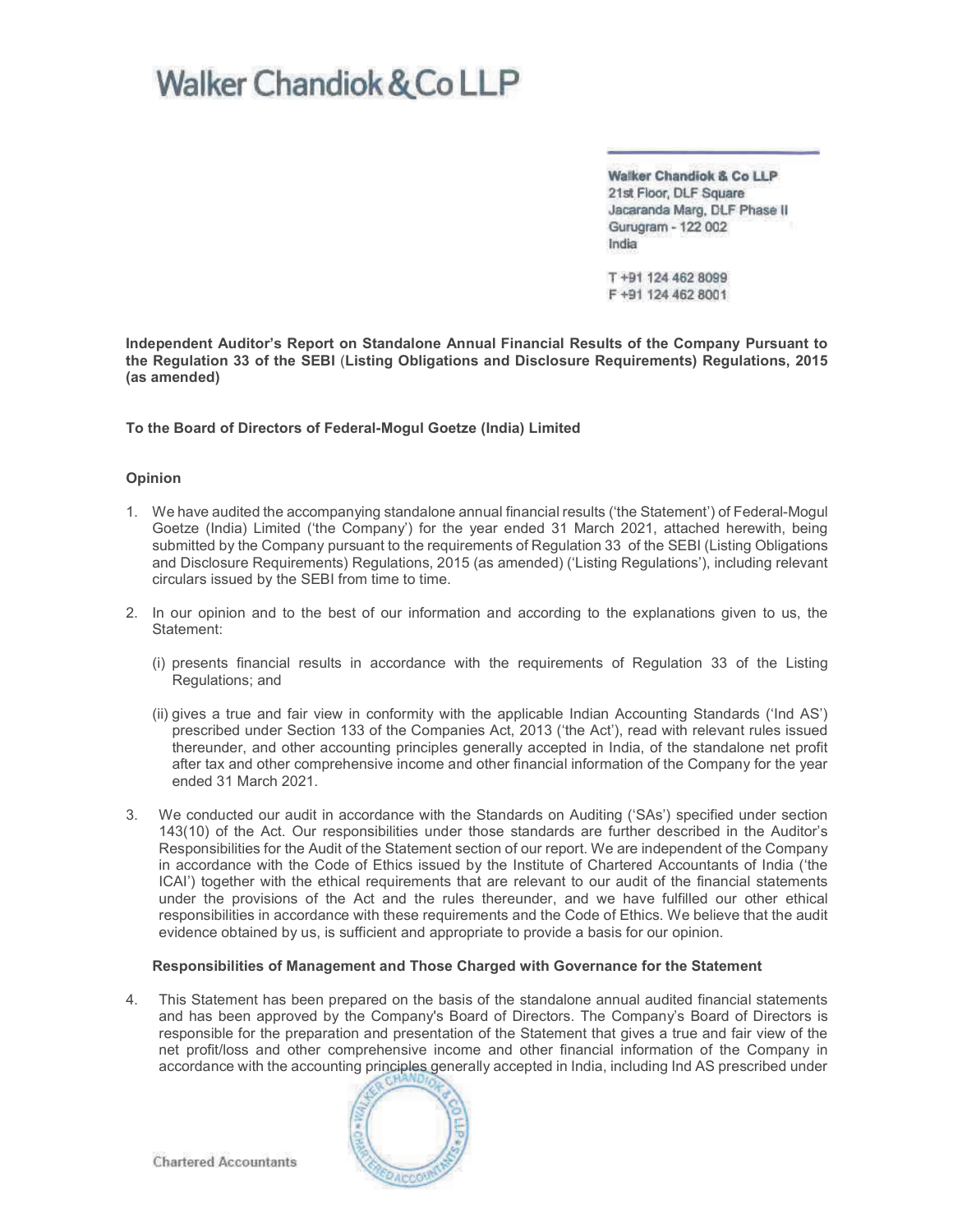#### Independent Auditor's Report on Standalone Annual Financial Results of the Company Pursuant to the Regulation 33 of the SEBI (Listing Obligations and Disclosure Requirements) Regulations, 2015 (as amended) (Cont'd)

Section 133 of the Act, read with relevant rules issued thereunder and other accounting principles generally accepted in India, and in compliance with Regulation 33 of the Listing Regulations. This responsibility also includes maintenance of adequate accounting records in accordance with the provisions of the Act for safeguarding of the assets of the Company and for preventing and detecting frauds and other irregularities; selection and application of appropriate accounting policies; making judgments and estimates that are reasonable and prudent; and design, implementation and maintenance of adequate internal financial controls that were operating effectively for ensuring the accuracy and completeness of the accounting records, relevant to the preparation and presentation of the Statement that gives a true and fair view and is free from material misstatement, whether due to fraud or error.

- 5. In preparing the Statement, the Board of Directors is responsible for assessing the Company's ability to continue as a going concern, disclosing, as applicable, matters related to going concern, and using the going concern basis of accounting unless the Board of Directors either intends to liquidate the Company or to cease operations, or has no realistic alternative but to do so.
- 6. The Board of Directors is also responsible for overseeing the Company's financial reporting process.

#### Auditor's Responsibilities for the Audit of the Statement

- 7. Our objectives are to obtain reasonable assurance about whether the Statement as a whole is free from material misstatement, whether due to fraud or error, and to issue an auditor's report that includes our opinion. Reasonable assurance is a high level of assurance but is not a guarantee that an audit conducted in accordance with Standards on Auditing, specified under section 143(10) of the Act, will always detect a material misstatement when it exists. Misstatements can arise from fraud or error and are considered material if, individually or in the aggregate, they could reasonably be expected to influence the economic decisions of users taken on the basis of this Statement.
- 8. As part of an audit in accordance with the Standards on Auditing, we exercise professional judgment and maintain professional skepticism throughout the audit. We also:
	- · Identify and assess the risks of material misstatement of the Statement, whether due to fraud or error, design and perform audit procedures responsive to those risks, and obtain audit evidence that is sufficient and appropriate to provide a basis for our opinion. The risk of not detecting a material misstatement resulting from fraud is higher than for one resulting from error, as fraud may involve collusion, forgery, intentional omissions, misrepresentations, or the override of internal control.
	- · Obtain an understanding of internal control relevant to the audit in order to design audit procedures that are appropriate in the circumstances. Under Section 143(3) (i) of the Act, we are also responsible for expressing our opinion on whether the Company has in place adequate internal financial controls with reference to financial statements and the operating effectiveness of such controls.
	- · Evaluate the appropriateness of accounting policies used and the reasonableness of accounting estimates and related disclosures made by the management.
	- Conclude on the appropriateness of the management's use of the going concern basis of accounting and, based on the audit evidence obtained, whether a material uncertainty exists related to events or conditions that may cast significant doubt on the Company's ability to continue as a going concern. If we conclude that a material uncertainty exists, we are required to draw attention in our auditor's report to the related disclosures in the Statement or, if such disclosures are inadequate, to modify our opinion. Our conclusions are based on the audit evidence obtained

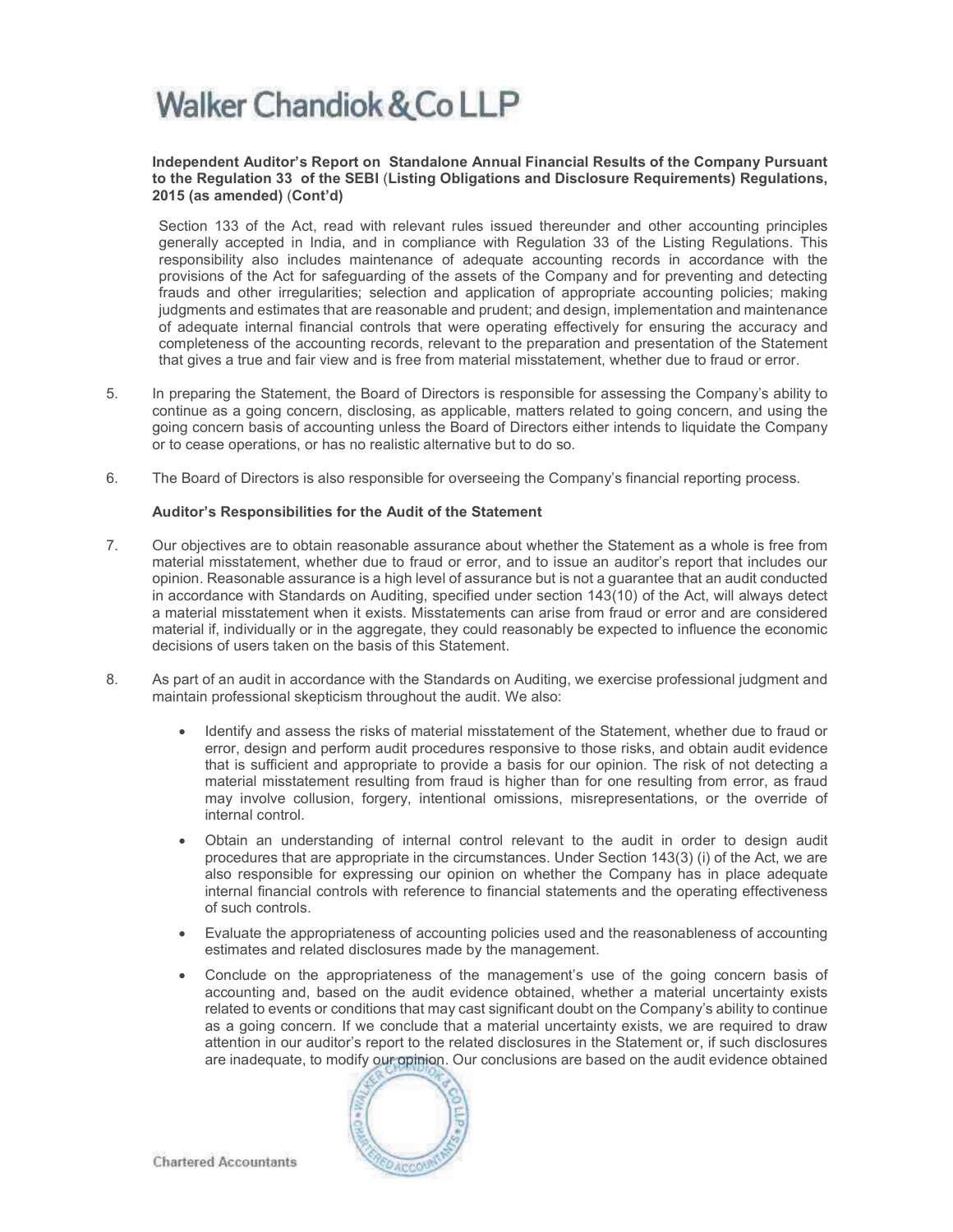Independent Auditor's Report on Standalone Annual Financial Results of the Company Pursuant to the Regulation 33 of the SEBI (Listing Obligations and Disclosure Requirements) Regulations, 2015 (as amended) (Cont'd)

up to the date of our auditor's report. However, future events or conditions may cause the Company to cease to continue as a going concern.

- · Evaluate the overall presentation, structure and content of the Statement, including the disclosures, and whether the Statement represents the underlying transactions and events in a manner that achieves fair presentation.
- 9. We communicate with those charged with governance regarding, among other matters, the planned scope and timing of the audit and significant audit findings, including any significant deficiencies in internal control that we identify during our audit.
- 10. We also provide those charged with governance with a statement that we have complied with relevant ethical requirements regarding independence, and to communicate with them all relationships and other matters that may reasonably be thought to bear on our independence, and where applicable, related safeguards.

#### Other Matter

11. The Statement includes the financial results for the quarter ended 31 March 2021, being the balancing figures between the audited figures in respect of the full financial year and the published unaudited year-to-date figures up to the third quarter of the current financial year, which were subject to limited review by us.

For Walker Chandiok & Co LLP Chartered Accountants Firm Registration No.: 001076N/N500013

Anamitra Das Partner Membership No. 062191 UDIN: 21062191AAAAJA2395

Place: Gurugram Date: 28 June 2021

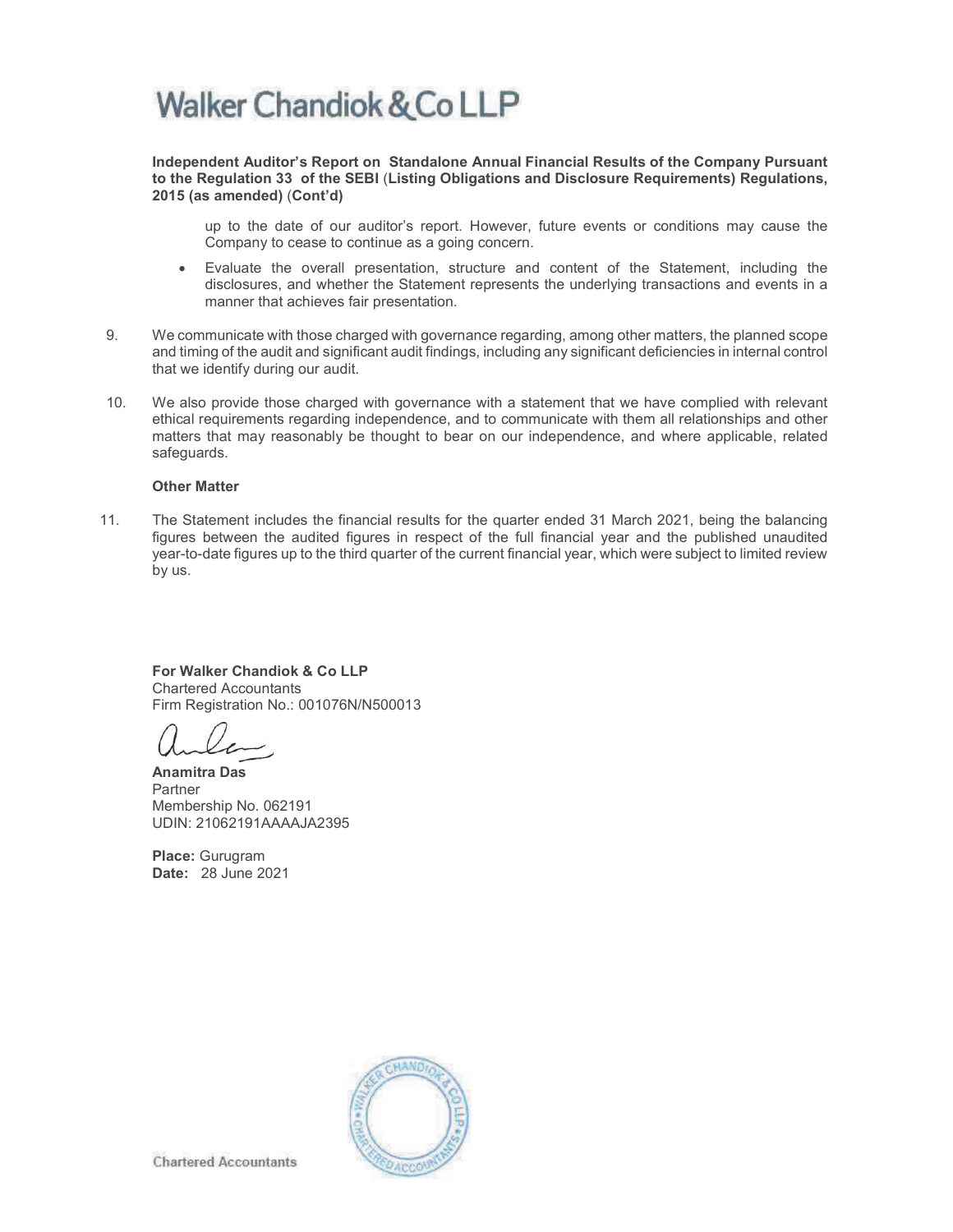Walker Chandiok & Co LLP 21st Floor, DLF Square Jacaranda Marg, DLF Phase II Gurugram - 122 002 India

T+91 124 462 8099 F +91 124 462 8001

Independent Auditor's Report on Consolidated Annual Financial Results of the Company Pursuant to the Regulation 33 of the SEBI (Listing Obligations and Disclosure Requirements) Regulations, 2015 (as amended)

To the Board of Directors of Federal-Mogul Goetze (India) Limited

#### Opinion

- 1. We have audited the accompanying consolidated annual financial results ('the Statement') of Federal-Mogul Goetze (India) Limited ('the Holding Company') and its subsidiary (the Holding Company and its subsidiary together referred to as 'the Group'), for the year ended 31 March 2021, attached herewith, being submitted by the Holding Company pursuant to the requirements of Regulation 33 of the SEBI (Listing Obligations and Disclosure Requirements) Regulations, 2015 (as amended) ('Listing Regulations'), including relevant circulars issued by the SEBI from time to time.
- 2. In our opinion and to the best of our information and according to the explanations given to us, the Statement:
	- (i) includes the annual financial results of the entities listed in Annexure 1;
	- (ii) presents financial results in accordance with the requirements of Regulation 33 of the Listing Regulations; and
	- (iii) gives a true and fair view in conformity with the applicable Indian Accounting Standards ('Ind AS') prescribed under Section 133 of the Companies Act, 2013 ('the Act'), read with relevant rules issued thereunder, and other accounting principles generally accepted in India, of the consolidated net profit after tax and other comprehensive income and other financial information of the Group, for the year ended 31 March 2021.

#### Basis for Opinion

3. We conducted our audit in accordance with the Standards on Auditing ('SAs') specified under section 143(10) of the Act. Our responsibilities under those standards are further described in the Auditor's Responsibilities for the Audit of the Statement section of our report. We are independent of the Group, in accordance with the Code of Ethics issued by the Institute of Chartered Accountants of India ('the ICAI') together with the ethical requirements that are relevant to our audit of the financial statements under the provisions of the Act, and the rules thereunder, and we have fulfilled our other ethical responsibilities in accordance with these requirements and the Code of Ethics. We believe that the audit evidence obtained by us is sufficient and appropriate to provide a basis for our opinion.



**Chartered Accountants**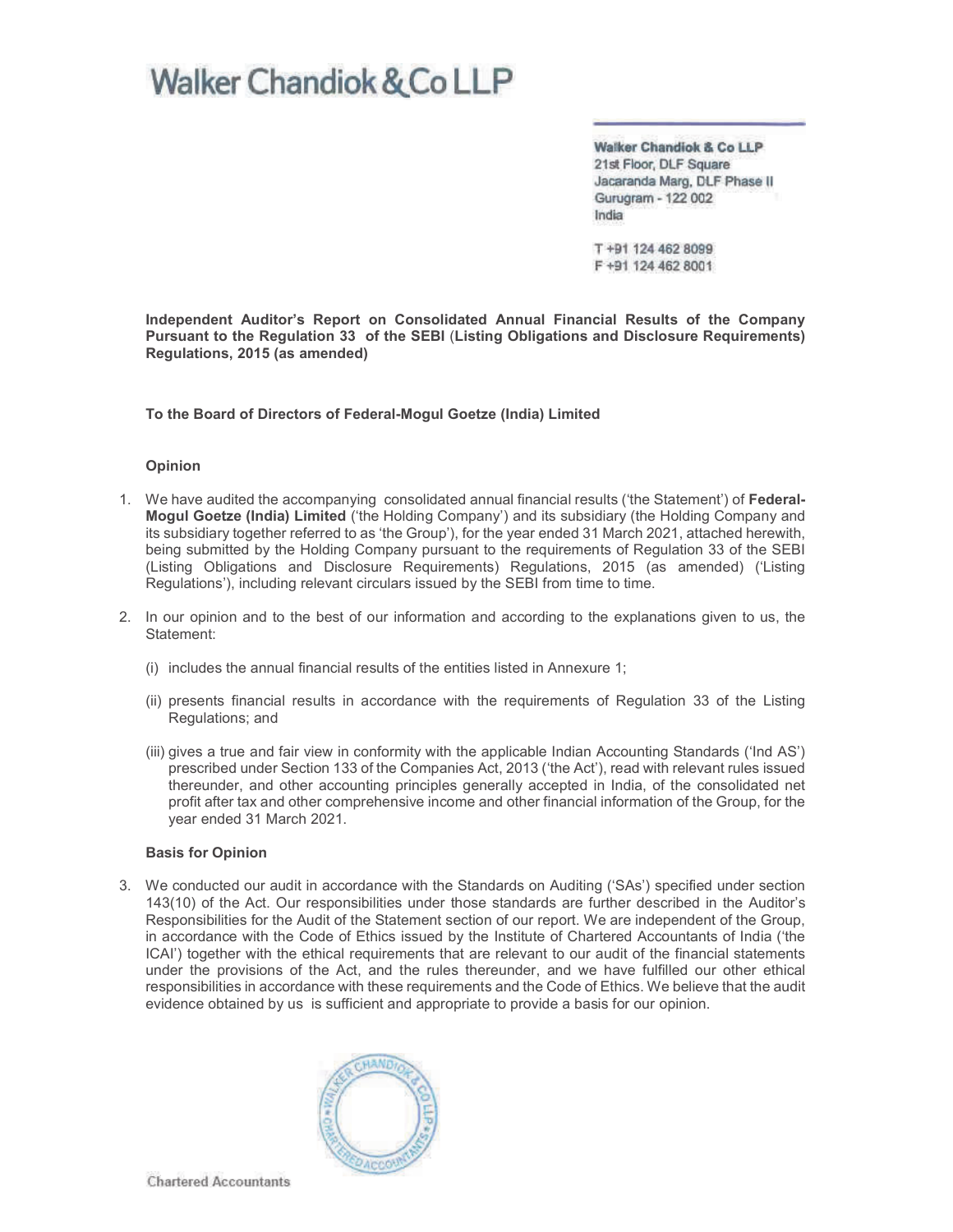Independent Auditor's Report on Consolidated Annual Financial Results of the Company Pursuant to the Regulation 33 of the SEBI (Listing Obligations and Disclosure Requirements) Regulations, 2015 (as amended) (Cont'd)

#### Responsibilities of Management and Those Charged with Governancefor the Statement

- 4. The Statement, which is the responsibility of the Holding Company's management and has been approved by the Holding Company's Board of Directors, has been prepared on the basis of the consolidated annual audited financial statements. The Holding Company's Board of Directors is responsible for the preparation and presentation of the Statement that gives a true and fair view of the consolidated net profit or loss after tax and other comprehensive income, and other financial information of the Group in accordance with the accounting principles generally accepted in India, including the Ind AS prescribed under section 133 of the Act, read with relevant rules issued thereunder and other accounting principles generally accepted in India and in compliance with Regulation 33 of the Listing Regulations. The respective Board of Directors/management of the companies included in the Group, are responsible for maintenance of adequate accounting records in accordance with the provisions of the Act, for safeguarding of the assets of the Group, and for preventing and detecting frauds and other irregularities; selection and application of appropriate accounting policies; making judgments and estimates that are reasonable and prudent; and design, implementation and maintenance of adequate internal financial controls, that were operating effectively, for ensuring the accuracy and completeness of the accounting records, relevant to the preparation and presentation of the financial results, that give a true and fair view and are free from material misstatement, whether due to fraud or error. These financial results have been used for the purpose of preparation of the Statement by the Directors of the Holding Company, as aforesaid.
- 5. In preparing the Statement, the respective Board of Directors of the companies included in the Group, are responsible for assessing the ability of the Group to continue as a going concern, disclosing, as applicable, matters related to going concern and using the going concern basis of accounting, unless the respective Board of Directors/ management either intends to liquidate the Group or to cease operations, or has no realistic alternative but to do so.
- 6. The respective Board of Directors of the companies included in the Group are responsible for overseeing the financial reporting process of the companies included in the Group.

#### Auditor's Responsibilities for the Audit of the Statement

- 7. Our objectives are to obtain reasonable assurance about whether the Statement as a whole is free from material misstatement, whether due to fraud or error, and to issue an auditor's report that includes our opinion. Reasonable assurance is a high level of assurance but is not a guarantee that an audit conducted in accordance with Standards on Auditing, specified under section 143(10) of the Act, will always detect a material misstatement, when it exists. Misstatements can arise from fraud or error, and are considered material if, individually, or in the aggregate, they could reasonably be expected to influence the economic decisions of users taken on the basis of this Statement.
- 8. As part of an audit in accordance with the Standards on Auditing, we exercise professional judgment and maintain professional skepticism throughout the audit. We also:
	- · Identify and assess the risks of material misstatement of the Statement, whether due to fraud or error, design and perform audit procedures responsive to those risks, and obtain audit evidence that is sufficient and appropriate to provide a basis for our opinion. The risk of not detecting a material misstatement resulting from fraud is higher than for one resulting from error, as fraud may involve collusion, forgery, intentional omissions, misrepresentations, or the override of internal control.
	- · Obtain an understanding of internal control relevant to the audit in order to design audit procedures that are appropriate in the circumstances. Under section 143(3) (i) of the Act, we are also responsible for expressing our opinion on whether the Holding Company has adequate internal financial controls with reference to financial statements in place and the operating effectiveness of such controls.
	- · Evaluate the appropriateness of accounting policies used and the reasonableness of accounting estimates and related disclosures made by the management.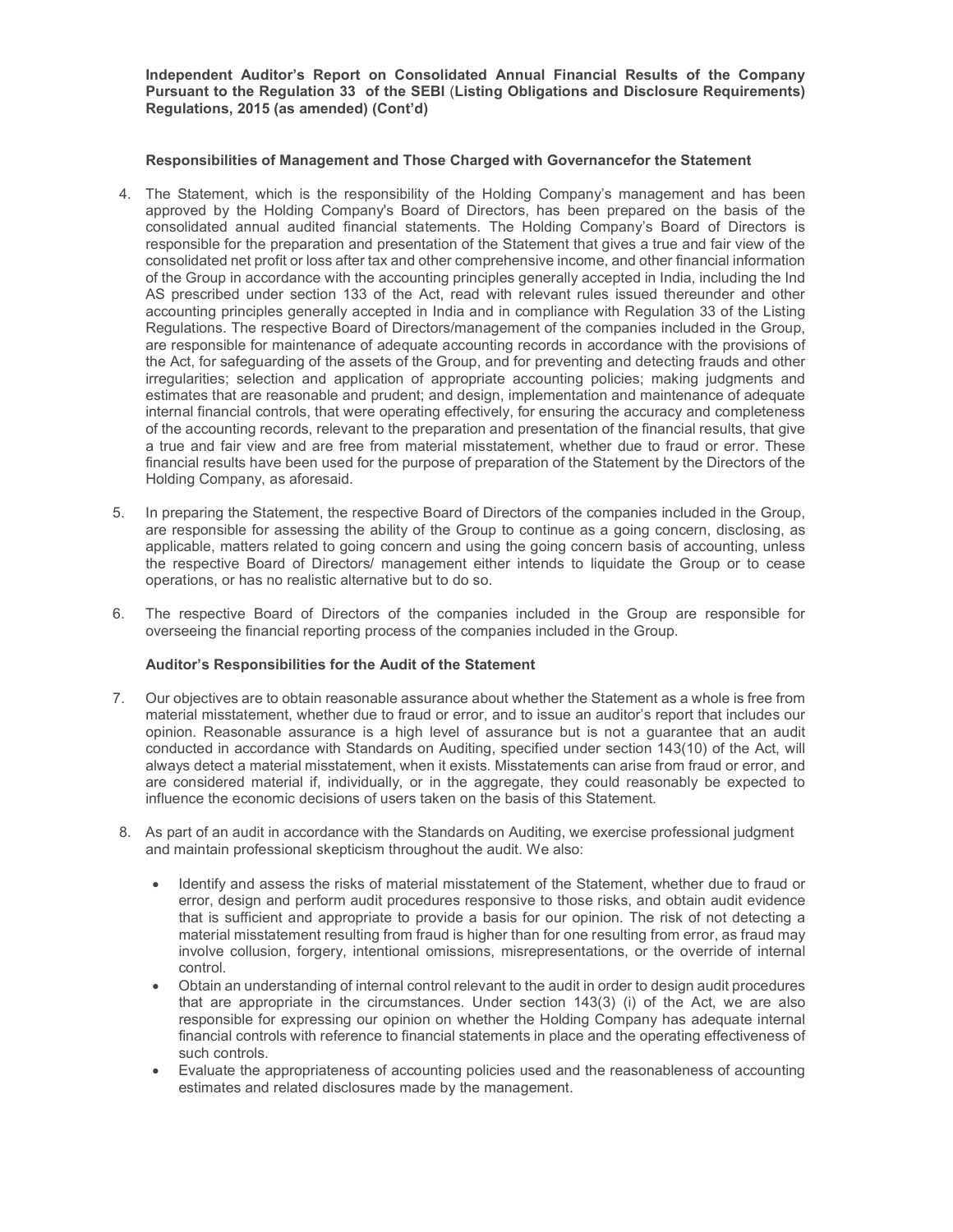Independent Auditor's Report on Consolidated Annual Financial Results of the Company Pursuant to the Regulation 33 of the SEBI (Listing Obligations and Disclosure Requirements) Regulations, 2015 (as amended) (Cont'd)

- · Conclude on the appropriateness of management's use of the going concern basis of accounting and, based on the audit evidence obtained, whether a material uncertainty exists related to events or conditions that may cast significant doubt on the ability of the Group, to continue as a going concern. If we conclude that a material uncertainty exists, we are required to draw attention in our auditor's report to the related disclosures in the Statement or, if such disclosures are inadequate, to modify our opinion. Our conclusions are based on the audit evidence obtained up to the date of our auditor's report. However, future events or conditions may cause the Group to cease to continue as a going concern.
- · Evaluate the overall presentation, structure and content of the Statement, including the disclosures, and whether the Statement represents the underlying transactions and events in a manner that achieves fair presentation.
- · Obtain sufficient appropriate audit evidence regarding the financial results of the entities within the Group, to express an opinion on the Statement. We are responsible for the direction, supervision and performance of the audit of financial information of such entities included in the Statement, of which we are the independent auditors.
- 9. We communicate with those charged with governance of the Holding Company and such other entities included in the Statement, of which we are the independent auditors, regarding, among other matters, the planned scope and timing of the audit and significant audit findings, including any significant deficiencies in internal control that we identify during our audit.
- 10. We also provide those charged with governance with a statement that we have complied with relevant ethical requirements regarding independence, and to communicate with them all relationships and other matters that may reasonably be thought to bear on our independence, and where applicable, related safeguards.
- 11. We also performed procedures in accordance with SEBI Circular CIR/CFD/CMD1/44/2019 dated 29 March 2019, issued by the SEBI under Regulation 33 (8) of the Listing Regulations, to the extent applicable.

#### Other Matter

12. The Statement includes the consolidated financial results for the quarter ended 31 March 2021, being the balancing figures between the audited consolidated figures in respect of the full financial year and the published unaudited year-to-date consolidated figures up to the third quarter of the current financial year, which were subject to limited review by us.

For Walker Chandiok & Co LLP Chartered Accountants Firm Registration No.: 001076N/N500013

Anamitra Das Partner Membership No. 062191 UDIN: 21062191AAAAIZ4306

Place:Gurugram Date: 28 June 2021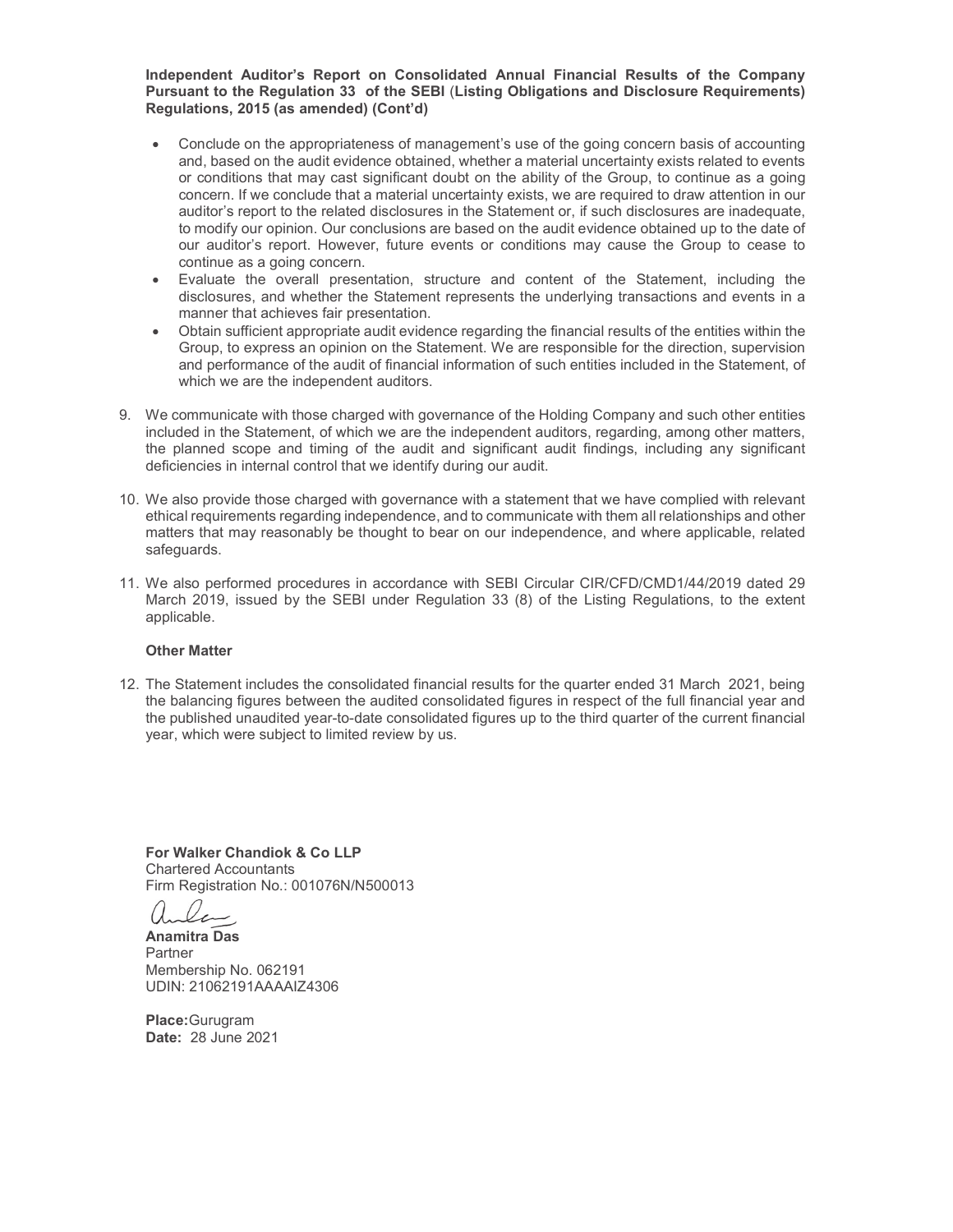Independent Auditor's Report on Consolidated Annual Financial Results of the Company Pursuant to the Regulation 33 of the SEBI (Listing Obligations and Disclosure Requirements) Regulations, 2015 (as amended) (Cont'd)

#### Annexure 1

- List of entitiy included in the Statement
	- 1. Federal-Mogul TPR (India) Limited (Subsidiary Company)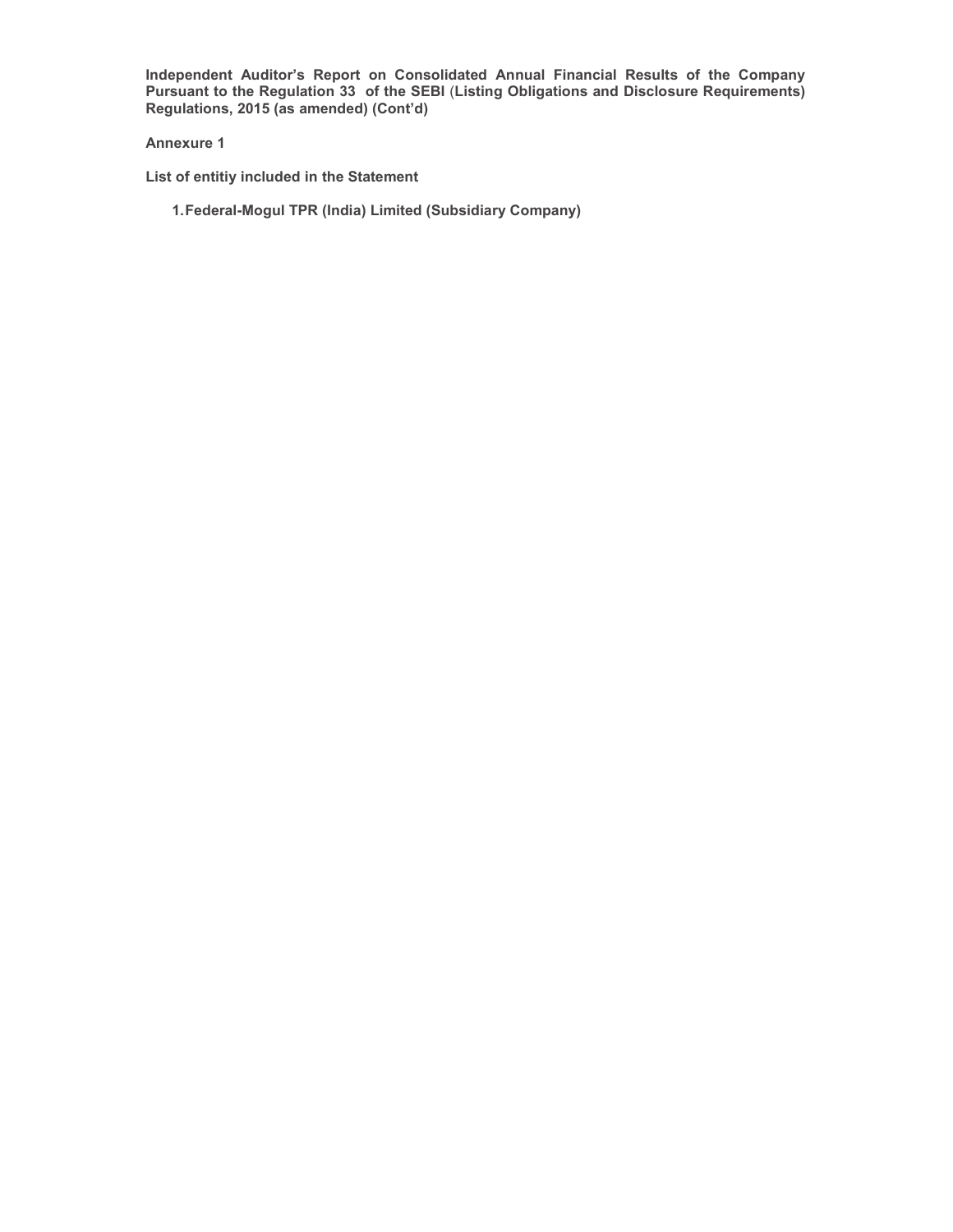#### FEDERAL-MOGUL GOETZE (INDIA) LIMITED CIN:L74899DL1954PLC002452 Website: www.federalmogulgoetzeindia.net Gurugram-122002 Corp off: 10th Floor, Paras Twin Towers, Tower B, Golf Course Road, Sector 54 Regd Off: DLF Prime Towers, 10 Ground Floor, F-79 & 80, Okhla Phase-I, New Delhi-110020

### E mail : Investor.grievance@federalmogul.com Phone / Fax : +91 11 49057597

Statement of financial results for the quarter and year ended 31 March 2021

|           |      | <b>Standalone</b>                                                       |                |                  |                | Consolidated  |               |                    |                          |                |               |               |
|-----------|------|-------------------------------------------------------------------------|----------------|------------------|----------------|---------------|---------------|--------------------|--------------------------|----------------|---------------|---------------|
|           | S.No | <b>Description</b>                                                      | Quarter ended  | Quarter ended    | Quarter ended  | Year ended    | Year ended    | Quarter ended      | Quarter ended            | Quarter ended  | Year ended    | Year ended    |
|           |      |                                                                         | 31 March 2021  | 31 December 2020 | 31 March 2020  | 31 March 2021 | 31 March 2020 | 31 March 2021      | 31 December 2020         | 31 March 2020  | 31 March 2021 | 31 March 2020 |
|           |      |                                                                         | (Refer note-4) | (Unaudited)      | (Refer note-4) | (Audited)     | (Audited)     | (Refer note-4)     | (Unaudited)              | (Refer note-4) | (Audited)     | (Audited)     |
|           |      | Income                                                                  |                |                  |                |               |               |                    |                          |                |               |               |
|           |      | Revenue from operations                                                 | 37,091.66      | 35,043.23        | 23,027.74      | 108,685.54    | 106,639.22    | 37,632.30          | 35,678.06                | 23,422.46      | 110,716.45    | 108,540.75    |
| ш         |      | Other income                                                            | 507.65         | 574.21           | 511.83         | 2,371.05      | 2,476.05      | 191.19             | 319.69                   | 305.77         | 1,108.37      | 1,313.36      |
| H         |      | Total income(I+II)                                                      | 37,599.31      | 35,617.44        | 23,539.57      | 111,056.59    | 109,115.27    | 37,823.49          | 35,997.75                | 23,728.23      | 111,824.82    | 109,854.11    |
|           |      |                                                                         |                |                  |                |               |               |                    |                          |                |               |               |
| <b>IV</b> |      | <b>Expenses</b>                                                         |                |                  |                |               |               |                    |                          |                |               |               |
|           | (a)  | Cost of materials consumed                                              | 13,387.37      | 11,281.58        | 8,693.57       | 36,313.98     | 33,947.30     | 12,507.39          | 10,406.43                | 7,920.62       | 33,661.72     | 30,478.94     |
|           | (b)  | Purchases of stock-in-trade                                             | 471.74         | 417.70           | 335.13         | 1,410.18      | 1,580.42      | 470.24             | 417.70                   | 335.13         | 1,410.18      | 1,580.42      |
|           | (c)  | Changes in inventories of finished goods,                               | (1,097.10      | 583.32           | (2,061.84)     | 1,822.32      | 2,144.64      | (1,219.34)         | 538.66                   | (2, 129.04)    | 1,758.05      | 2,159.50      |
|           |      | stock in trade and work-in-progress ((Increase)/ Decrease)              |                |                  |                |               |               |                    |                          |                |               |               |
|           | (d)  | Employee benefits expense                                               | 8,754.51       | 7,784.78         | 7,242.16       | 28,926.06     | 28,507.52     | 9,023.19           | 8,010.28                 | 7,469.18       | 29,762.32     | 29,328.06     |
|           | (e)  | Finance costs                                                           | 88.88          | 108.90           | 64.93          | 242.22        | 482.00        | 88.42              | 97.60                    | 64.62          | 226.58        | 337.36        |
|           | (f)  | Depreciation and amortisation expense                                   | 2,081.95       | 2,249.32         | 2,238.80       | 7,958.60      | 8,862.75      | 2,187.16           | 2,368.51                 | 2,338.57       | 8,356.46      | 9,277.44      |
|           | (g)  | Other expenses                                                          | 10,065.53      | 9,207.21         | 6,635.10       | 30,051.73     | 30,280.67     | 10,509.31          | 9,715.77                 | 7,113.93       | 31,584.81     | 32,027.77     |
|           |      | <b>Total expenses</b>                                                   | 33,752.88      | 31,632.81        | 23,147.85      | 106,725.09    | 105,805.30    | 33,566.37          | 31,554.95                | 23,113.01      | 106,760.12    | 105,189.49    |
| ${\sf v}$ |      | Profit before exceptional items and tax                                 | 3,846.43       | 3,984.63         | 391.72         | 4,331.50      | 3,309.97      | 4,257.12           | 4,442.80                 | 615.22         | 5,064.70      | 4,664.62      |
| VI        |      | Exceptional item (refer note-5)                                         | 4,275.00       | $\sim$           | $\sim$         | 4,275.00      | $\sim$        | 4,275.00           |                          | $\blacksquare$ | 4,275.00      |               |
| VII       |      | (Loss)/profit before tax (V-VI)                                         | (428.57)       | 3,984.63         | 391.72         | 56.50         | 3,309.97      | (17.88)            | 4,442.80                 | 615.22         | 789.70        | 4,664.62      |
|           |      | Current tax                                                             | 1,457.52       | (2.96)           | 131.12         | 1,454.56      | 1,242.33      | 1,595.44           | 108.05                   | 289.27         | 1,776.49      | 1,766.34      |
|           |      | Deferred tax (credit) / expense                                         | (1, 187.22)    | 675.60           | 65.63          | (1,474.68)    | (916.02)      | (1, 192.48)        | 671.91                   | 8.17           | (1,480.60)    | (973.47)      |
| VIII      |      | <b>Tax expense</b>                                                      | 270.30         | 672.64           | 196.75         | (20.12)       | 326.31        | 402.96             | 779.96                   | 297.44         | 295.89        | 792.87        |
| IX        |      | (Loss)/profit for the period after tax (VII-VIII)                       | (698.87)       | 3,311.99         | 194.97         | 76.62         | 2,983.66      | (420.84)           | 3,662.84                 | 317.78         | 493.81        | 3,871.75      |
| x         |      | Other comprehensive income                                              |                |                  |                |               |               |                    |                          |                |               |               |
|           |      | (i) Items that will not be reclassified to profit or loss [(gain)/loss] | (324.91)       |                  | 1,218.78       | (324.91)      | 1,218.78      | (329.71            |                          | 1,223.62       | (329.71)      | 1,223.62      |
|           |      | (ii) Income tax relating to items that will not be reclassified         | 81.77          |                  | (306.74)       | 81.77         | (306.74)      | 82.99              |                          | (307.98)       | 82.99         | (307.98)      |
|           |      | to profit or loss                                                       |                |                  |                |               |               |                    |                          |                |               |               |
|           |      | Total other comprehensive (loss)/income for the period                  | (243.14)       | $\sim$           | 912.04         | (243.14)      | 912.04        | (246.72)           |                          | 915.64         | (246.72)      | 915.64        |
|           |      |                                                                         |                |                  |                |               |               |                    |                          |                |               |               |
| XI        |      | Total comprehensive (loss)/income for the period (IX-X)                 | (455.73)       | 3,311.99         | (717.07)       | 319.76        | 2,071.62      | (174.12)           | 3,662.84                 | (597.86)       | 740.53        | 2,956.11      |
|           |      | Profit and loss for the year                                            |                |                  |                |               |               |                    |                          |                |               |               |
|           |      | Attributable to                                                         |                |                  |                |               | 2,983.66      |                    |                          | 225.69         | 53.42         | 3,249.67      |
|           |      | a) Owner of the company<br>b) Non controlling interest                  | (698.87)       | 3,311.99         | 194.97         | 76.62         |               | (573.70)<br>152.86 | 3,482.41<br>180.43       | 92.09          | 440.39        | 622.08        |
|           |      |                                                                         | (698.87)       | 3,311.99         | 194.97         | 76.62         | 2,983.66      | (420.84)           | 3,662.84                 | 317.78         | 493.81        | 3,871.75      |
|           |      | Other comprehensive (loss)/income for the year                          |                |                  |                |               |               |                    |                          |                |               |               |
|           |      | Attributable to                                                         |                |                  |                |               |               |                    |                          |                |               |               |
|           |      | a) Owner of the company                                                 | (243.14)       |                  | 912.04         | (243.14)      | 912.04        | (244.96)           |                          | 913.87         | (244.96)      | 913.87        |
|           |      | b) Non controlling interest                                             |                |                  |                |               |               | (1.76)             |                          | 1.77           | (1.76)        | 1.77          |
|           |      |                                                                         | (243.14)       |                  | 912.04         | (243.14)      | 912.04        | (246.72)           | $\overline{\phantom{a}}$ | 915.64         | (246.72)      | 915.64        |
|           |      | Total comprehensive (loss)/income for the year                          |                |                  |                |               |               |                    |                          |                |               |               |
|           |      | Attributable to                                                         |                |                  |                |               |               |                    |                          |                |               |               |
|           |      | a) Owner of the company                                                 | (455.73)       | 3,311.99         | (717.07)       | 319.76        | 2,071.62      | (328.74)           | 3,482.41                 | (688.17)       | 298.38        | 2,335.80      |
|           |      | b) Non controlling interest                                             |                |                  |                |               |               | 154.62             | 180.43                   | 90.31          | 442.15        | 620.31        |
|           |      |                                                                         | (455.73)       | 3,311.99         | (717.07)       | 319.76        | 2,071.62      | (174.12)           | 3,662.84                 | (597.86)       | 740.53        | 2,956.11      |
| XII       |      | Paid-up equity share capital                                            | 5,563.21       | 5,563.21         | 5,563.21       | 5,563.21      | 5,563.21      | 5,563.21           | 5,563.21                 | 5,563.21       | 5,563.21      | 5,563.21      |
| XIII      |      | Other equity                                                            |                |                  |                | 70,168.93     | 69,849.17     |                    |                          |                | 76,508.65     | 76,210.26     |
|           |      | Face value of share (₹)                                                 | 10.00          | 10.00            | 10.00          | 10.00         | 10.00         | 10.00              | 10.00                    | 10.00          | 10.00         | 10.00         |
| XIV       |      | Earning per share (of ₹ 10 each) *                                      |                |                  |                |               |               |                    |                          |                |               |               |
|           |      | Basic                                                                   | (1.26)         | 5.95             | 0.35           | 0.14          | 5.36          | (1.03)             | 6.26                     | 0.41           | 0.10          | 5.84          |
|           |      | Diluted                                                                 | (1.26)         | 5.95             | 0.35           | 0.14          | 5.36          | (1.03)             | 6.26                     | 0.41           | 0.10          | 5.84          |

\*Not anuualised except for the year ended 31 March 2021 and 31 March 2020

Digitally signed by VINOD KUMAR HANS DN: c=IN, o=Personal, title=8709,

serialNumber=13f0d8e7f0010cbef5292f74a

VINOD KUMAR HANS pseudonym=b0259fff14458dc6753a11e3cf5 f1ec0b62a1913e14e4b04a3c3c649ee0d8aa 7, postalCode=121001, st=Haryana,

af47edac8bd4bd636a2a036257cc4f99a6aa6 19, cn=VINOD KUMAR HANS

Amount in ₹ lacs except per share data

Date: 2021.06.28 19:50:54 +05'30'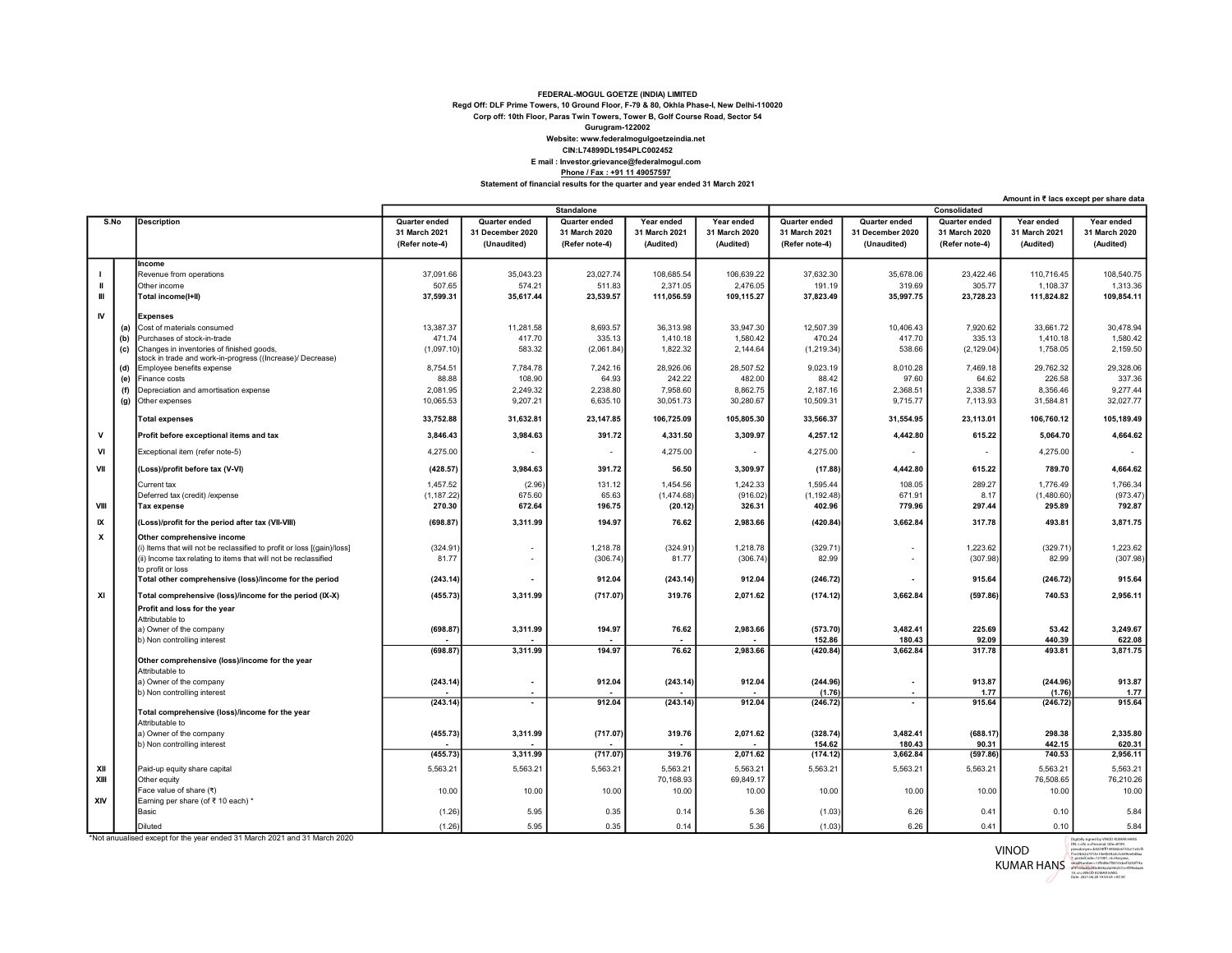|       | <b>Statement of Assets and Liabilities:</b>                          |                            | <b>Standalone</b>          | Amount in ₹ lacs<br>Consolidated |                            |  |
|-------|----------------------------------------------------------------------|----------------------------|----------------------------|----------------------------------|----------------------------|--|
| S.No. | <b>Particulars</b>                                                   | As at                      | As at                      | As at                            | As at                      |  |
|       |                                                                      | 31 March 2021<br>(Audited) | 31 March 2020<br>(Audited) | 31 March 2021<br>(Audited)       | 31 March 2020<br>(Audited) |  |
| Α     | <b>ASSETS</b>                                                        |                            |                            |                                  |                            |  |
| I1    | <b>NON-CURRENT ASSETS</b>                                            |                            |                            |                                  |                            |  |
|       | (a) Property, plant and equipment                                    | 49,648.69                  | 51,581.60                  | 53,248.39                        | 54,973.95                  |  |
|       | (b) Capital work-in-progress                                         | 2.116.31                   | 3.602.49                   | 2.864.67                         | 4.235.37                   |  |
|       | (c) Right-of-use assets                                              | 1,285.03                   | 484.02                     | 1.285.03                         | 484.02                     |  |
|       | (d) Intangible assets                                                | 143.91                     | 37.09                      | 143.91                           | 37.09                      |  |
|       | (e) Financial assets                                                 |                            |                            |                                  |                            |  |
|       | i) Investments                                                       | 517.43                     | 516.94                     | 7.43                             | 6.94                       |  |
|       | ii) Loans                                                            | 1.269.24                   | 1.289.40                   | 1.269.24                         | 1.289.40                   |  |
|       | iii) Other financial assets                                          | 564.97                     | 491.36                     | 564.97                           | 491.36                     |  |
|       | (f) Deferred tax assets (net)                                        | 679.19                     |                            | 460.05                           |                            |  |
|       | (g) Income-tax assets (net)                                          | 722.41                     | 632.75                     | 967.63                           | 821.84                     |  |
|       | (h) Other non-current assets                                         | 1,141.66                   | 1,009.89                   | 1,339.99                         | 1,086.56                   |  |
|       | <b>Total non-current assets</b>                                      | 58,088.84                  | 59,645.54                  | 62,151.31                        | 63,426.53                  |  |
| l2    | <b>CURRENT ASSETS</b>                                                |                            |                            |                                  |                            |  |
|       | (a) Inventories                                                      | 17.338.48                  | 18.443.40                  | 18.664.41                        | 19.507.73                  |  |
|       | (b) Financial assets                                                 |                            |                            |                                  |                            |  |
|       | i) Trade receivables                                                 | 25,739.71                  | 18,370.23                  | 26,473.74                        | 19,617.08                  |  |
|       | ii) Cash and cash equivalents                                        | 12,970.89                  | 2.869.92                   | 21,301.53                        | 8,906.26                   |  |
|       | iii) Bank balances other than (ii) above                             |                            | 2.000.00                   |                                  | 3.500.00                   |  |
|       | iv) Loans                                                            | 57.74                      | 60.69                      | 57.74                            | 60.69                      |  |
|       | v) Other financial assets                                            | 1,087.30                   | 1,124.55                   | 1,087.30                         | 1,196.67                   |  |
|       | (c) Other current assets                                             | 2,093.10                   | 1,165.36                   | 2,156.04                         | 1,321.76                   |  |
|       | Total current assets                                                 | 59,287.22                  | 44,034.15                  | 69,740.76                        | 54,110.19                  |  |
|       |                                                                      |                            |                            |                                  |                            |  |
|       | <b>TOTAL ASSETS</b>                                                  | 117,376.06                 | 103,679.69                 | 131,892.07                       | 117,536.72                 |  |
| B     | <b>EQUITY AND LIABILITIES</b>                                        |                            |                            |                                  |                            |  |
| 1     | <b>EQUITY</b>                                                        |                            |                            |                                  |                            |  |
|       | (a) Equity share capital                                             | 5,563.21                   | 5,563.21                   | 5,563.21                         | 5,563.21                   |  |
|       | (b) Other equity                                                     | 70,168.93                  | 69,849.17                  | 76,508.65                        | 76,210.26                  |  |
|       | Equity attributable to owners of the company                         | 75,732.14                  | 75,412.38                  | 82,071.86                        | 81,773.47                  |  |
|       | (c) Non controlling interest                                         |                            |                            | 6,619.84                         | 6,603.99                   |  |
|       | <b>Total equity</b>                                                  | 75,732.14                  | 75,412.38                  | 88,691.70                        | 88,377.46                  |  |
|       | <b>LIABILITIES</b>                                                   |                            |                            |                                  |                            |  |
| 2     | <b>NON CURRENT LIABILITIES</b>                                       |                            |                            |                                  |                            |  |
|       | (a) Financial liabilities                                            |                            |                            |                                  |                            |  |
|       | i) Lease liabilities                                                 | 892.97                     | 7.60                       | 892.97                           | 7.60                       |  |
|       | (b) Provisions                                                       | 8,275.60                   | 4.420.22                   | 8,513.94                         | 4.611.25                   |  |
|       | (c) Deferred tax liabilities (net)                                   |                            | 713.72                     |                                  | 934.96                     |  |
|       | Total non-current liabilities                                        | 9,168.57                   | 5,141.54                   | 9,406.91                         | 5,553.81                   |  |
| Iз    | <b>CURRENT LIABILITIES</b>                                           |                            |                            |                                  |                            |  |
|       | (a) Financial liabilities                                            |                            |                            |                                  |                            |  |
|       | i) Trade payables                                                    |                            |                            |                                  |                            |  |
|       | -total outstanding dues of micro enterprises and small               | 1,452.66                   | 911.89                     | 1,513.39                         | 951.36                     |  |
|       | enterprises<br>-total outstanding dues of creditors other than micro | 26,362.14                  | 18,838.03                  | 27,444.87                        | 18,807.76                  |  |
|       | enterprises and small enterprises                                    |                            |                            |                                  |                            |  |
|       | ii) Lease liabilities                                                | 68.26                      | 139.58                     | 68.26                            | 139.58                     |  |
|       | iii) Other financial liabilities                                     | 786.63                     | 787.40                     | 837.50                           | 1,185.83                   |  |
|       | (b) Other current liabilities                                        | 2.166.26                   | 814.44                     | 2.281.53                         | 877.18                     |  |
|       | (c) Provisions                                                       | 1,639.40                   | 1,634.43                   | 1,647.91                         | 1,643.74                   |  |
|       | Total current liabilities                                            | 32,475.35                  | 23,125.77                  | 33,793.46                        | 23,605.45                  |  |
|       |                                                                      |                            |                            |                                  |                            |  |
|       | TOTAL EQUITY AND LIABILITIES                                         | 117,376.06                 | 103,679.69                 | 131,892.07                       | 117,536.72                 |  |

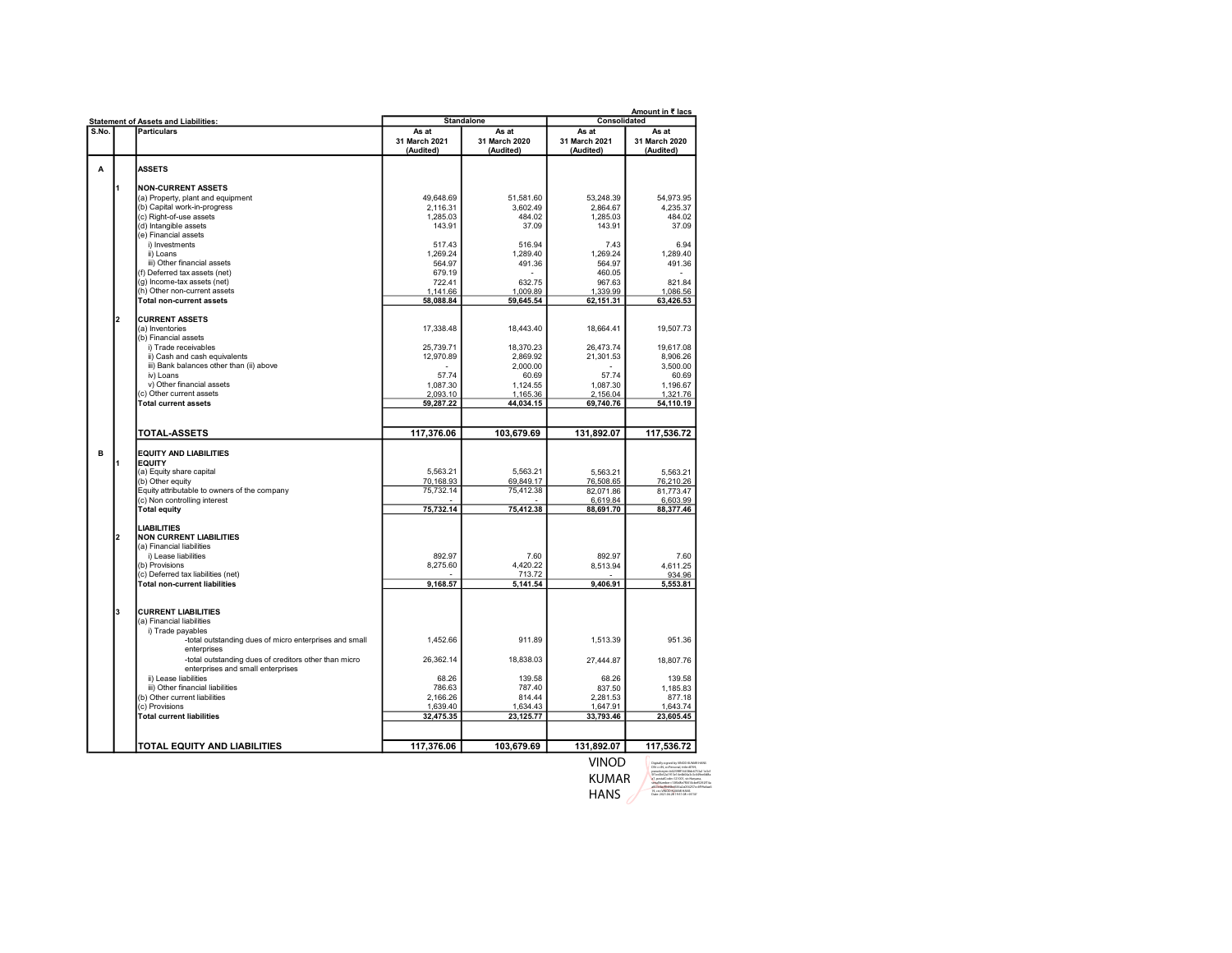| <b>Standalone Cash flow statement:</b>                                         |                             | Amount in ₹ Lacs            |
|--------------------------------------------------------------------------------|-----------------------------|-----------------------------|
| <b>Particulars</b>                                                             | Year ended<br>31 March 2021 | Year ended<br>31 March 2020 |
|                                                                                |                             |                             |
| A. Cash flow from operating activities                                         |                             |                             |
| Profit before tax                                                              | 56.50                       | 3.309.97                    |
| <b>Adjustments for:</b>                                                        |                             |                             |
| Depreciation and amortisation expense                                          | 7,958.60                    | 8,862.75                    |
| Exceptional item                                                               | 4,275.00                    |                             |
| Loss on sale/discard of property, plant and equipment (net)                    | 140.42                      | 170.26                      |
| Provision for doubtful debts and advances                                      | 54.81                       |                             |
| Excess provision no longer required written back                               | (285.87)                    | (443.45)                    |
| Provision for warranties                                                       | 14.77                       | 43.18                       |
| Bad debts/advances written off                                                 | 8.86                        | 41.81                       |
| Interest income                                                                | (173.85)                    | (128.54)                    |
| Dividend income                                                                | (443.70)                    | (318.75)                    |
| Interest expense                                                               | 242.22                      | 482.00                      |
| Unrealised foreign exchange loss/(gain) (net)                                  | 105.15                      | (205.57)                    |
| Operating profit before working capital changes                                | 11,952.91                   | 11,813.66                   |
| Movements in working capital:                                                  |                             |                             |
| (Increase)/decrease in trade/other receivables                                 | (7,531.66)                  | 4,677.53                    |
| Decrease in inventories                                                        | 1,104.91                    | 2,226.38                    |
| Decrease in other current and non-current financial assets                     | 75.74                       | 102.06                      |
| (Increase)/decrease in other current and non-current assets                    | (925.86)                    | 908.48                      |
| (Decrease) in other current and non-current financial liabilites               | (28.80)                     | (30.51)                     |
| Increase/(decrease) in other current and non-current liabilites                | 1,351.82                    | (993.04)                    |
|                                                                                |                             |                             |
| (Decrease) in current and non-current provisions<br>Increase in trade payables | (104.51)                    | (1,038.09)                  |
|                                                                                | 8,350.75                    | 1,850.48                    |
| Cash flow from operating activities post working capital changes               | 14,245.30                   | 19,516.95                   |
| Income tax paid (net)                                                          | (1,544.23)                  | (1,512.53)                  |
| Net cash generated from operating activities                                   | 12,701.07                   | 18,004.42                   |
|                                                                                |                             |                             |
| B. Cash flows from investing activities                                        |                             |                             |
| Purchase of property, plant and equipment (including capital work-in-progress) | (4,724.40)                  | (7,252.09)                  |
| Proceeds from sale of property, plant and equipment                            | 27.45                       | 39.99                       |
| Movement in other bank balances (net)                                          | 1,926.39                    | (1,896.04)                  |
| Investment in equity shares of a Company                                       | (0.49)                      |                             |
| Interest received                                                              | 158.46                      | 122.90                      |
| Dividend received                                                              | 443.70                      | 318.75                      |
| Inter corporate deposit given                                                  | (2,200.00)                  |                             |
| Inter corporate deposit received back                                          | 2,200.00                    |                             |
| Net cash used in investing activities                                          | (2, 168.89)                 | (8,666.49)                  |
|                                                                                |                             |                             |
| C. Cash flows from financing activities                                        |                             |                             |
| Movement in borrowings (short term)                                            |                             | (6,660.00)                  |
| Inter corporate deposit taken                                                  | 2.200.00                    |                             |
| Inter corporate deposit repaid                                                 | (2,200.00)                  |                             |
| Repayment of lease liabilities                                                 | (198.71)                    | (230.98)                    |
| Interest paid                                                                  | (232.50)                    | (517.79)                    |
| Net cash used in financing activities                                          | (431.21)                    | (7, 408.77)                 |
|                                                                                |                             |                             |
| Net increase in cash and cash equivalents $(A + B + C)$                        | 10,100.97                   | 1.929.16                    |
| Cash and cash equivalents at the beginning of the year                         | 2,869.92                    | 940.76                      |
| Cash and cash equivalents at the end of the year                               | 12,970.89                   | 2,869.92                    |
|                                                                                |                             |                             |
| Cash and cash equivalents as per above comprise of the following:              |                             |                             |
| With banks - on current account                                                | 6,960.53                    | 2.869.92                    |
| Deposits with original maturity for less than three months                     | 6,010.36                    |                             |
| <b>Grand Total</b>                                                             | 12,970.89                   | 2,869.92                    |
|                                                                                |                             |                             |
|                                                                                |                             |                             |
|                                                                                | <b>VINOD</b>                | <b>KUMAR</b>                |

HANS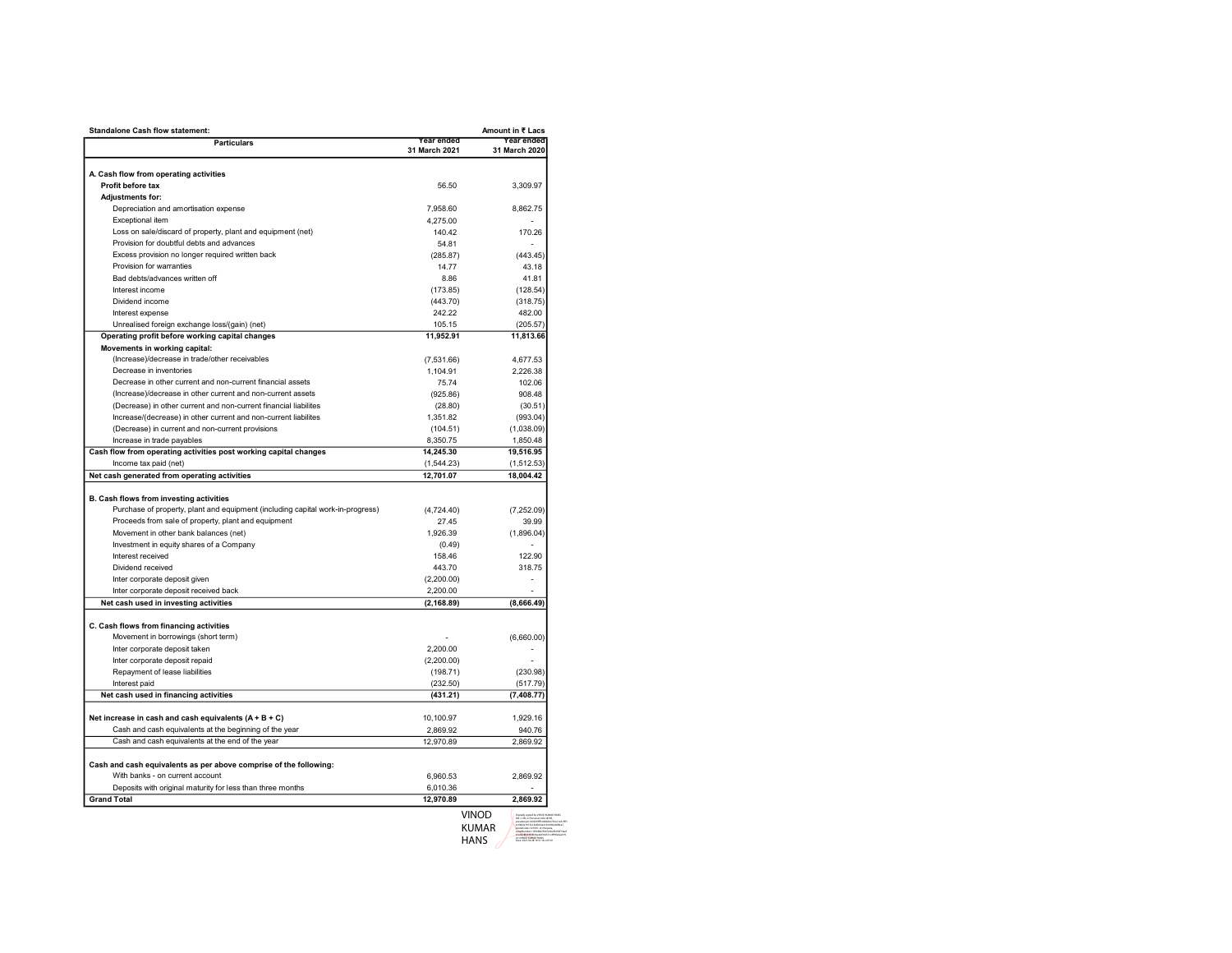| <b>Consolidated Cash flow statement:</b><br>Amount in ₹ Lacs                                                      |                         |                          |  |  |
|-------------------------------------------------------------------------------------------------------------------|-------------------------|--------------------------|--|--|
| <b>Particulars</b>                                                                                                | Year ended              | Year ended               |  |  |
|                                                                                                                   | 31 March 2021           | 31 March 2020            |  |  |
|                                                                                                                   |                         |                          |  |  |
| A. Cash flow from operating activities<br>Profit before tax                                                       | 789.70                  |                          |  |  |
|                                                                                                                   |                         | 4,664.62                 |  |  |
| Adjustments for:                                                                                                  |                         |                          |  |  |
| Depreciation and amortisation expense                                                                             | 8,356.45                | 9,277.44                 |  |  |
| Exceptional item                                                                                                  | 4,275.00                |                          |  |  |
| Loss on sale/discard of property, plant and equipment (net)<br>Provision for doubtful debts and advances          | 140.42<br>54.81         | 170.52<br>(33.98)        |  |  |
| Excess provision no longer required written back                                                                  | (321.38)                | (458.19)                 |  |  |
| Provision for warranties                                                                                          | 15.50                   | 43.18                    |  |  |
| Bad debts/advances written off                                                                                    | 8.86                    | 41.81                    |  |  |
| Interest income                                                                                                   | (431.72)                | (397.37)                 |  |  |
| Interest expense                                                                                                  | 226.58                  | 337.35                   |  |  |
| Unrealised foreign exchange (gain)/loss (net)                                                                     | 68.82                   | (178.32)                 |  |  |
| Advances written off                                                                                              | 1.19                    |                          |  |  |
| Operating profit before working capital changes                                                                   | 13,184.23               | 13,467.06                |  |  |
| Movements in working capital:                                                                                     |                         |                          |  |  |
| (Increase)/decrease in trade/other receivables                                                                    | (6,980.81)              | 4,356.35                 |  |  |
| Decrease in inventories                                                                                           | 843.33                  | 2,254.73                 |  |  |
| Decrease in other current and non-current financial assets                                                        | 111.81                  | 78.99                    |  |  |
| (Increase)/decrease in other current and non-current assets                                                       | (835.32)                | 863.48                   |  |  |
|                                                                                                                   |                         | (30.51)                  |  |  |
| (Decrease) in other current and non-current financial liabilities                                                 | (28.81)                 | (1,031.81)               |  |  |
| Increase/(decrease) in other current and non-current liabilities                                                  | 1,400.76                |                          |  |  |
| (Decrease) in current and non-current provisions<br>Increase in trade payables                                    | (53.94)<br>9,520.49     | (1,012.72)<br>2,311.29   |  |  |
|                                                                                                                   | 17,161.74               | 21,256.86                |  |  |
| Cash flow from operating activities post working capital changes<br>Income tax paid (net)                         |                         |                          |  |  |
| Net cash generated from operating activities                                                                      | (1,922.29)<br>15,239.45 | (2, 113.26)<br>19,143.60 |  |  |
|                                                                                                                   |                         |                          |  |  |
| B. Cash flows from investing activities                                                                           |                         |                          |  |  |
| Purchase of property, plant and equipment (including capital work-in-progress)                                    | (5,907.32)              | (7, 498.94)              |  |  |
| Proceeds from sale property, plant and equipment                                                                  | 27.45                   | 39.99                    |  |  |
| Movement in other bank balances (net)                                                                             | 3.426.39                | (1,030.41)               |  |  |
| Investment purchased                                                                                              | (0.49)                  |                          |  |  |
| Interest received                                                                                                 | 451.60                  | 374.69                   |  |  |
| Inter corporate deposit given                                                                                     |                         |                          |  |  |
| Inter corporate deposit received back                                                                             | (2,200.00)<br>2,200.00  |                          |  |  |
| Net cash used in investing activities                                                                             | (2,002.37)              | (8, 114.67)              |  |  |
|                                                                                                                   |                         |                          |  |  |
| C. Cash flows from financing activities                                                                           |                         |                          |  |  |
| Movement in borrowings (short term)                                                                               |                         | (2,300.00)               |  |  |
| Repayment of lease liabilities                                                                                    | (198.71)                | (230.98)                 |  |  |
| Interest paid                                                                                                     | (216.80)                | (343.19)                 |  |  |
| Payment of dividend (inclusive of tax for previous year)                                                          | (426.30)                | (369.20)                 |  |  |
| Net cash used in financing activities                                                                             | (841.81)                | (3, 243.37)              |  |  |
|                                                                                                                   |                         |                          |  |  |
|                                                                                                                   |                         | 7,785.56                 |  |  |
| Net increase in cash and cash equivalents $(A + B + C)$<br>Cash and cash equivalents at the beginning of the year | 12,395.27<br>8,906.26   | 1,120.70                 |  |  |
|                                                                                                                   |                         |                          |  |  |
| Cash and cash equivalents at the end of the year                                                                  | 21,301.53               | 8,906.26                 |  |  |
|                                                                                                                   |                         |                          |  |  |
| Cash and cash equivalents as per above comprise of the following:                                                 |                         |                          |  |  |
| With banks - on current account                                                                                   | 7.488.09                | 3,206.26                 |  |  |
| Deposits with original maturity for less than three months                                                        | 13,813.44               | 5,700.00                 |  |  |
| <b>Grand Total</b>                                                                                                | 21,301.53               | 8,906.26                 |  |  |
|                                                                                                                   |                         |                          |  |  |
|                                                                                                                   | Vinod                   |                          |  |  |
|                                                                                                                   |                         |                          |  |  |

KUMAR HANS Digitally signed by VINOD KUMAR HANS DN: c=IN, o=Personal, title=8709, pseudonym=b0259fff14458dc6753a11e3cf 5f1ec0b62a1913e14e4b04a3c3c649ee0d8a a7, postalCode=121001, st=Haryana, serialNumber=13f0d8e7f0010cbef5292f74a af47edac8bd4bd636a2a036257cc4f99a6aa 619, cn=VINOD KUMAR HANS Date: 2021.06.28 19:51:29 +05'30'